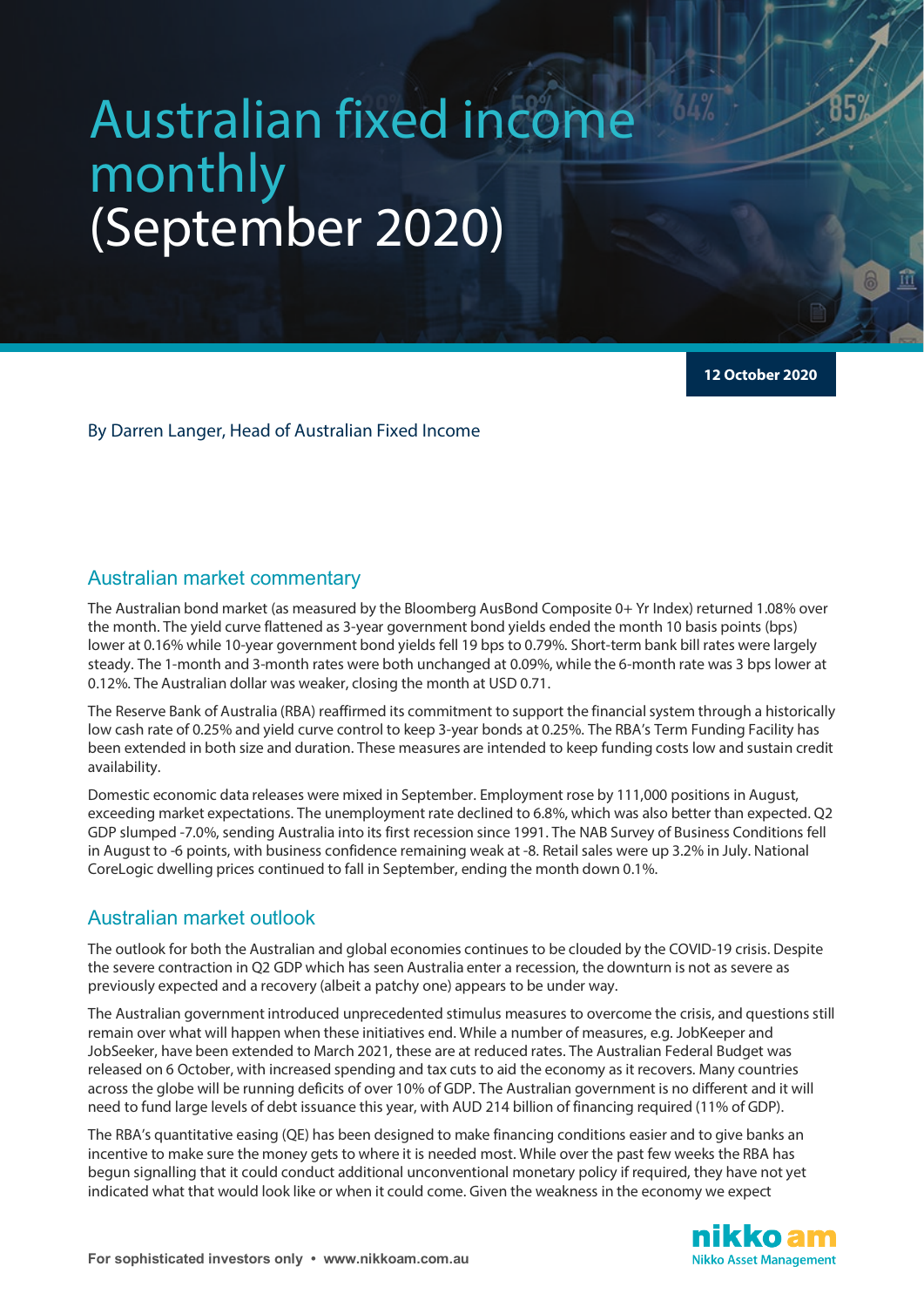additional easing to come sooner rather than later, with the cash rate cut to 0.10% and additional bond purchases made.

According to APRA, loan deferrals totalled AUD 229 billion, or approximately 8.5% of total loans outstanding (as at 31 August 2020). The majority of the deferrals by dollar value (almost 70%) are housing loans; however, the incidence of deferrals is higher in business loans (16.2%) than it is for housing (9.0%). APRA expects lenders to encourage borrowers that can restart repayments to do so, and to identify, monitor and manage any loans where this is not possible. This appears to be happening, as exits from deferral continued to outweigh new entries for the second straight month.

# Credit commentary

After four months of strong performance the credit markets retraced their gains made in August. But they are still close to pre-pandemic levels, although a few of the most challenged sectors remain at elevated spreads. Domestically, physical spreads to government widened about 10 bps while in synthetic markets the US CDX widened by 11bps, the European iTraxx by 6 bps and the Australian iTraxx by 2 bps.

Banks seem to have mostly drawn down their entitlements under the Term Funding Facility (TFF) initial allowance just before the 23 September deadline. The high level of liquidity and the relative lack of lending opportunities meant that banks tended to wait until the available time was nearly over. The TFF will result in issuance of senior bank debt and securitisation being very limited over the next one to two years. The perception that the Committed Liquidity Fund (CLF) would become more restricted in light of the TFF seems to have been premature given recent comments by the RBA about self-securitisation.

In other banking news, further encouragement for bank lending beyond the liquidity from the TFF is being given by the Commonwealth government through changes to responsible lending rules that lighten the assessment burden for banks. The Commonwealth Bank revealed that home loan repayment deferrals on its lending book declined to AUD 45 billion in August, down slightly from AUD 49 billion in June. APRA's data indicated AUD 229 billion worth of loans in Australia (home, business and personal) were still on temporary repayment deferrals, accounting for around 8.5% of total loans outstanding in Australia. Westpac agreed to pay the largest fine in Australian corporate history an AUD 1.3 billion civil penalty for more than 23 million breaches of anti-money laundering laws.

The Reserve Bank of New Zealand (RBNZ) released a report on bank capital running its test of two key scenarios, a pessimistic baseline scenario (PBS) and a very severe scenario (VSS). While banks remained above their regulatory minimums under the PBS, they were breached under the VSS. It remains to see to what extent and in what manner the RBNZ will require banks to increase their capital.

In ratings news, Coca-Cola Amatil Ltd had its BBB+ Standard & Poor's (S&P) rating withdrawn at its request. MyState Bank was downgraded to Baa2 from Baa1. Snowy Hydro Ltd was downgraded to BBB+ from A- by S&P. Lendlease had its outlook revised to stable from negative by Moody's following the completion of the sale of its engineering business, AMP and AMP Group Holdings were downgraded to BBB- from BBB by S&P and AMP Bank was downgraded to BBB from BBB+. Australia Pacific Airports (Melbourne Airport) was downgraded to Baa1 from A3 by Moody's, with the cut bringing it into line with S&P's rating of BBB+. Fitch affirmed Adani Abbot Point Terminal at BB+ and moved it from Ratings Watch Negative to a stable outlook. The outlook on Wells Fargo & Co was revised to negative from stable.

Fitch took ratings actions on French, Dutch, Scandinavian and Singaporean banks. The actions included moving Credit Agricole to negative outlook from stable and placing BNP Paribas, Group BPCE and Societe Generale to Rating Watch Negative. ING was moved from Ratings Watch Negative to negative outlook. Rabobank was downgraded to A+ from AA- and ABN Amro was downgraded to A from A+; both are still on negative outlook. Nordea Bank and Svenska Handelsbanken were moved from Ratings Watch Negative to negative outlook. The ratings for DBS, Overseas-Chinese Banking Corp and United Overseas Bank were all reaffirmed at AA- and removed from Rating Watch Negative but negative outlooks were retained.

S&P released updated default statistics. There were 88 rated defaults in the quarter, up from 30 in both of the previous two quarters. This is the second highest number of defaults in a single quarter in S&P's rated universe, behind only 1Q 2009 when 101 defaults were recorded. The US region made up 57 of the defaults, while on a sector basis, the consumer/services sector recorded the highest number of defaults (24), followed by the energy and natural resources sector (23). The global second quarter default rate increased to 1.23% from 0.42% in the previous quarter. S&P's global trailing three-month speculative grade default rate almost tripled to 2.44% at the end of the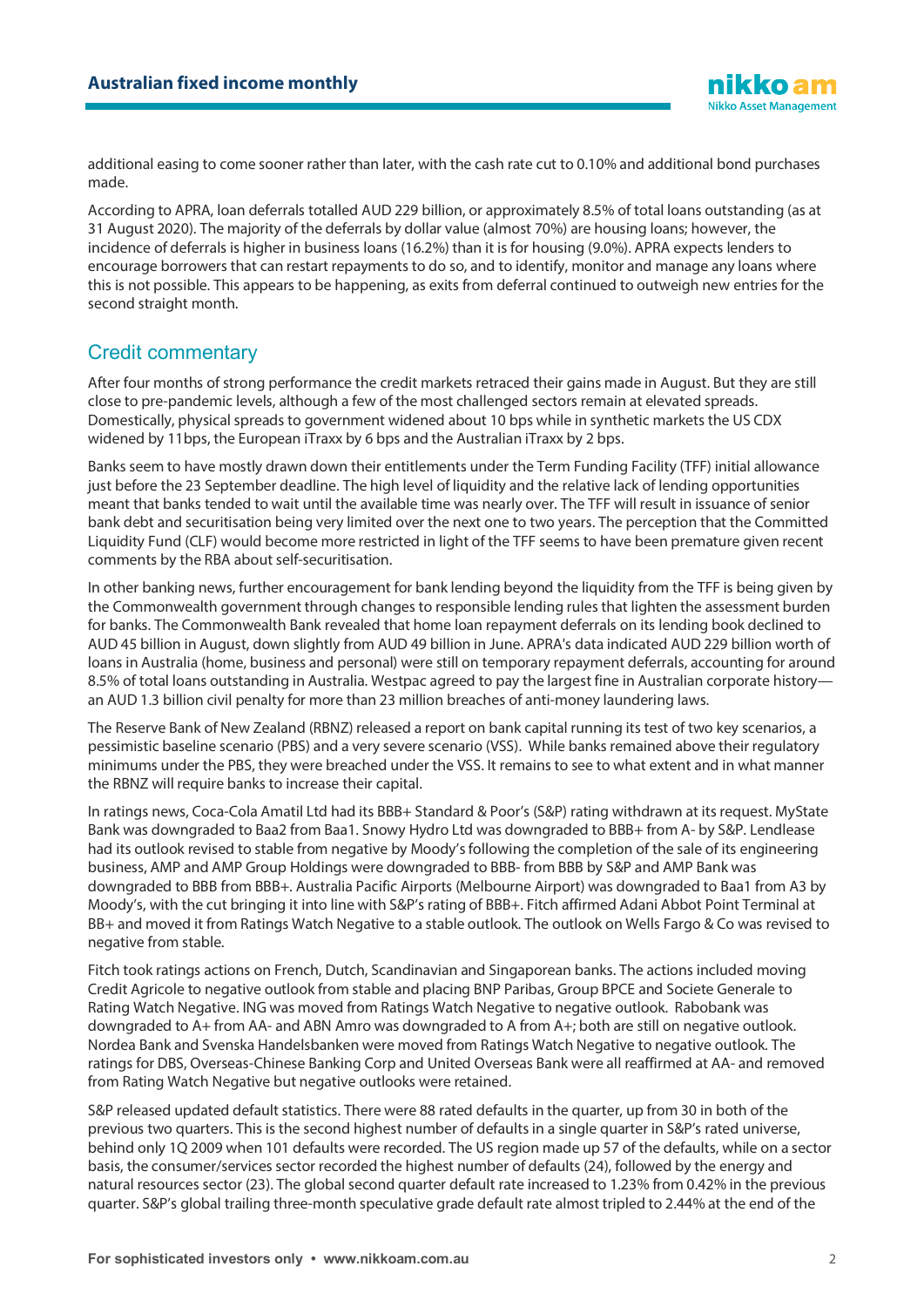quarter, driven by US and European default rates, which increased to 3.05% (from 1.07%) and 1.66% (from 0.56%), respectively.

There were 14 corporate issues in September for a total of AUD 5.84 billion, with non-financials (including Qantas, SGSP Australia, PACCAR, NSW Electricity and AusNet) making up just over AUD 2.7 billion of that amount. Financial issuance consisted of two subordinated capital-related deals (CBA and DBS) with a few offshore issuers (Kiwibank, Shinhan Bank and Bank of Communications) also accessing the market. Although supply of corporate paper has been steady for most of this year (apart from March), the total issued is about AUD 19 billion lower than the comparable period last year. After a quiet August, issuance in the securitised market was very strong in September with nine issues totalling AUD 5.55 billion. This comprised three non-conforming RMBS (Sapphire, RedZed and La Trobe), two non-ADI issues (Resimac and Mortgages House), two balance sheet issues from banks (HSBC's Lion Trust and AMP Bank's Progress) and two ABS (Liberty SME loans and Metro car loans).

# Credit outlook

After a contraction of spreads over the last months, credit is less compelling than in March. The term of and response to the virus remain the core determinants of the outlook. With the current environment of uncertainty and nervousness as demonstrated by the resurgence of infections in Victoria and new waves of infections in both the US and Europe, caution becomes a key requirement. Understanding of the different risks involved in individual credit issuers has become increasingly pertinent as the initial broad-based spread widening becomes increasingly refined, depending upon the exposure of each issuer to the COVID-19-affected areas of the economy.

Both supply and demand are lower domestically than last year, but supply has been assisted by local non-financial issuers being more willing to access the domestic market. However, at least until the markets settle and outcomes from virus-related restrictions become clearer, supply will likely be uncertain, in our view. Domestic non-financial supply is traditionally less abundant and is being tempted to offshore markets where government buying of credit has strengthened both demand and pricing of credit.

We believe allocation to credit should be more weighted towards shorter-dated credit which is less sensitive to spread movements. Given that the TFF will dampen local financial supply as mentioned earlier, domestic banks are less likely to access the market. For offshore issuers, caution must be applied due both to the long running issue of the complexity of the variations in treatment of capital requirements with varying rules on TLAC (total lossabsorbing capacity) and the different levels of impact of COVID-19 in each of the markets.

Accordingly, although domestic banks offer a simpler value proposition, supply is uncertain and they are likely to become increasingly expensive. Hence, offshore financials are becoming an important part of the investment universe. On the non-financial side, airports and airlines are the most obvious sectors to avoid, but even the less immediately-exposed issuers must be scrutinised very carefully for indirect impact from the expected economic downturn. Securitised products would appear to be a potential area of value, but even with these a thorough examination of structure and assets is necessary and supply may be threatened by competition from the TFF.

# **Contact us**

#### **Nikko AM Limited**

Level 26, One International Towers Sydney, 100 Barangaroo Avenue Barangaroo NSW 2000, Australia

GPO Box 3881, Sydney NSW 2001, Australia

**Phone:** +61 (0) 2 8072 6300<br>**Fax:** +61 (0) 2 8072 6304 **Fax:** + 61 (0) 2 8072 6304 **Email:** enquiries.au@nikkoam.com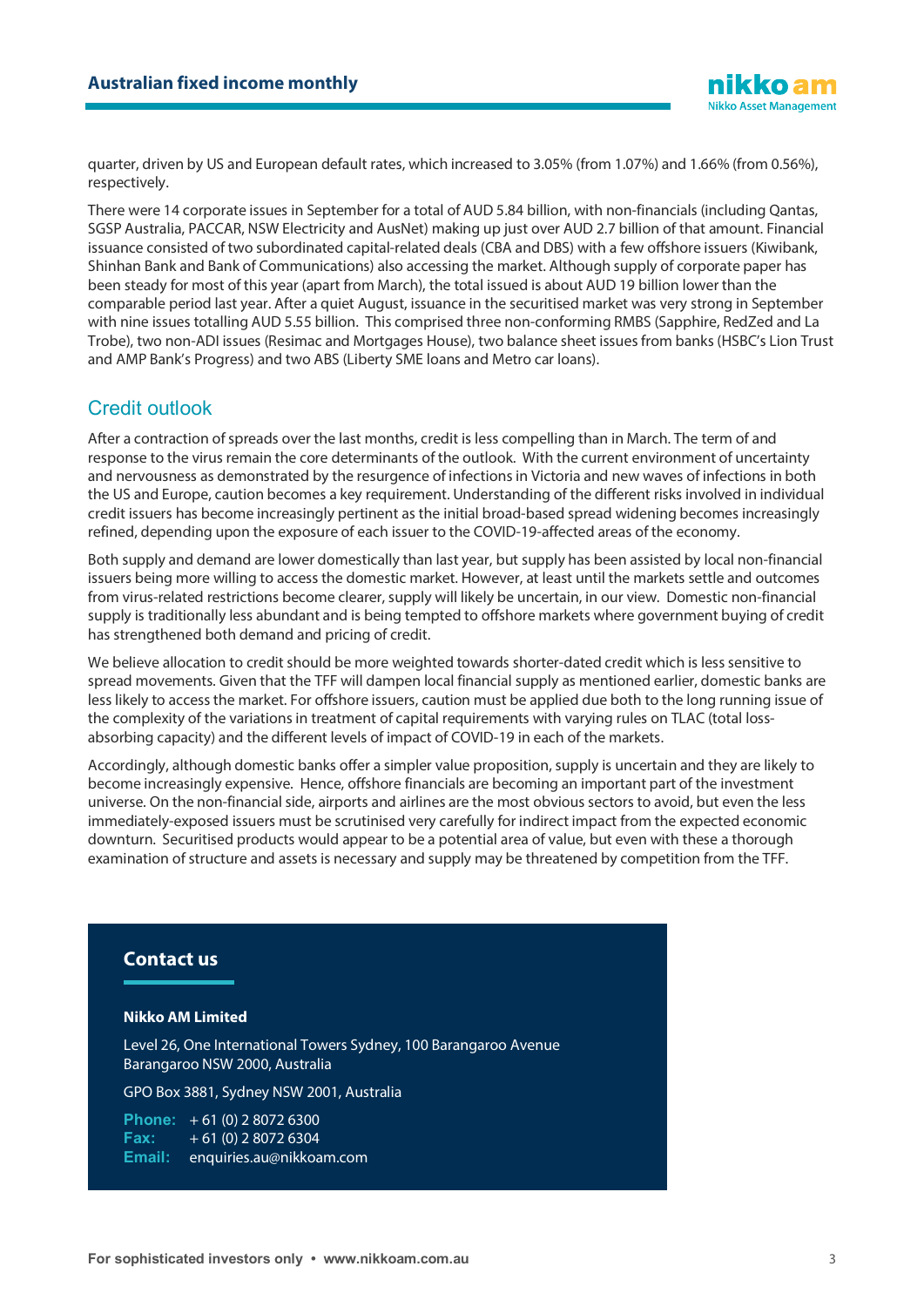This document is prepared by Nikko Asset Management Co., Ltd. and/or its affiliates (Nikko AM) and is for distribution only under such circumstances as may be permitted by applicable laws. This document does not constitute personal investment advice or a personal recommendation and it does not consider in any way the objectives, financial situation or needs of any recipients. All recipients are recommended to consult with their independent tax, financial and legal advisers prior to any investment. This document is for information purposes only and is not intended to be an offer, or a solicitation of an offer, to buy or sell any investments or participate in any trading strategy. Moreover, the information in this document will not affect Nikko AM's investment strategy in any way. The information and opinions in this document have been derived from or reached from sources believed in good faith to be reliable but have not been independently verified. Nikko AM makes no guarantee, representation or warranty, express or implied, and accepts no responsibility or liability for the accuracy or completeness of this document. No reliance should be placed on any assumptions, forecasts, projections, estimates or prospects contained within this document. This document should not be regarded by recipients as a substitute for the exercise of their own judgment. Opinions stated in this document may change without notice. In any investment, past performance is neither an indication nor guarantee of future performance and a loss of capital may occur. Estimates of future performance are based on assumptions that may not be realised. Investors should be able to withstand the loss of any principal investment. The mention of individual securities, sectors, regions or countries within this document does not imply a recommendation to buy or sell.

Nikko AM accepts no liability whatsoever for any loss or damage of any kind arising out of the use of all or any part of this document, provided that nothing herein excludes or restricts any liability of Nikko AM under applicable regulatory rules or requirements. All information contained in this document is solely for the attention and use of the intended recipients. Any use beyond that intended by Nikko AM is strictly prohibited.

Japan: The information contained in this document pertaining specifically to the investment products is not directed at persons in Japan nor is it intended for distribution to persons in Japan. Registration Number: Director of the Kanto Local Finance Bureau (Financial Instruments firms) No. 368 Member Associations: The Investment Trusts Association, Japan/Japan Investment Advisers Association.

United Kingdom and rest of Europe: This document is communicated by Nikko Asset Management Europe Ltd, which is authorised and regulated in the United Kingdom by the Financial Conduct Authority (the FCA) (FRN 122084). This document constitutes a financial promotion for the purposes of the Financial Services and Markets Act 2000 (as amended) (FSMA) and the rules of the FCA in the United Kingdom, and is directed at professional clients as defined in the FCA Handbook of Rules and Guidance.

United States: This document may not be duplicated, quoted, discussed or otherwise shared without prior consent. Any offering or distribution of a Fund in the United States may only be conducted via a licensed and registered broker-dealer or a duly qualified entity. Nikko Asset Management Americas, Inc. is a United States Registered Investment Adviser.

Singapore: This document is for information to institutional investors as defined in the Securities and Futures Act (Chapter 289), and intermediaries only. Nikko Asset Management Asia Limited (Co. Reg. No. 198202562H) is regulated by the Monetary Authority of Singapore.

Hong Kong: This document is for information to professional investors as defined in the Securities and Futures Ordinance, and intermediaries only. The contents of this document have not been reviewed by the Securities and Futures Commission or any regulatory authority in Hong Kong. Nikko Asset Management Hong Kong Limited is a licensed corporation in Hong Kong.

Australia: This document is issued in Australia by Nikko AM Limited (ABN 99 003 376 252, AFSL 237563). It is for the use of wholesale clients, researchers, licensed financial advisers and their authorised representatives only.

New Zealand: This document is issued in New Zealand by Nikko Asset Management New Zealand Limited (Company No. 606057, FSP22562). It is for the use of wholesale clients, researchers, licensed financial advisers and their authorised representatives only.

Kingdom of Bahrain: The document has not been approved by the Central Bank of Bahrain which takes no responsibility for its contents. No offer to the public to purchase the Strategy will be made in the Kingdom of Bahrain and this document is intended to be read by the addressee only and must not be passed to, issued to, or shown to the public generally.

Kuwait: This document is not for general circulation to the public in Kuwait. The Strategy has not been licensed for offering in Kuwait by the Kuwaiti Capital Markets Authority or any other relevant Kuwaiti government agency. The offering of the Strategy in Kuwait on the basis a private placement or public offering is, therefore, restricted in accordance with Decree Law No. 7 of 2010 and the bylaws thereto (as amended). No private or public offering of the Strategy is being made in Kuwait, and no agreement relating to the sale of the Strategy will be concluded in Kuwait. No marketing or solicitation or inducement activities are being used to offer or market the Strategy in Kuwait.

Kingdom of Saudi Arabia: This document is communicated by Nikko Asset Management Europe Ltd (Nikko AME), which is authorised and regulated by the Financial Services and Markets Act 2000 (as amended) (FSMA) and the rules of the Financial Conduct Authority (the FCA) in the United Kingdom (the FCA Rules). This document should not be reproduced, redistributed, or sent directly or indirectly to any other party or published in full or in part for any purpose whatsoever without a prior written permission from Nikko AME.

This document does not constitute investment advice or a personal recommendation and does not consider in any way the suitability or appropriateness of the subject matter for the individual circumstances of any recipient. In providing a person with this document, Nikko AME is not treating that person as a client for the purposes of the FCA Rules other than those relating to financial promotion and that person will not therefore benefit from any protections that would be available to such clients.

Nikko AME and its associates and/or its or their officers, directors or employees may have or have had positions or material interests, may at any time make purchases and/or sales as principal or agent, may provide or have provided corporate finance services to issuers or may provide or have provided significant advice or investment services in any investments referred to in this document or in related investments. Relevant confidential information, if any, known within any company in the Nikko AM group or Sumitomo Mitsui Trust Holdings group and not available to Nikko AME because of regulations or internal procedure is not reflected in this document. The investments mentioned in this document may not be eligible for sale in some states or countries, and they may not be suitable for all types of investors.

Oman: The information contained in this document nether constitutes a public offer of securities in the Sultanate of Oman as contemplated by the Commercial companies law of Oman (Royal decree 4/74) or the Capital Markets Law of Oman (Royal Decree80/98, nor does it constitute an offer to sell, or the solicitation of any offer to buy non-Omani securities in the Sultanate of Oman as contemplated by Article